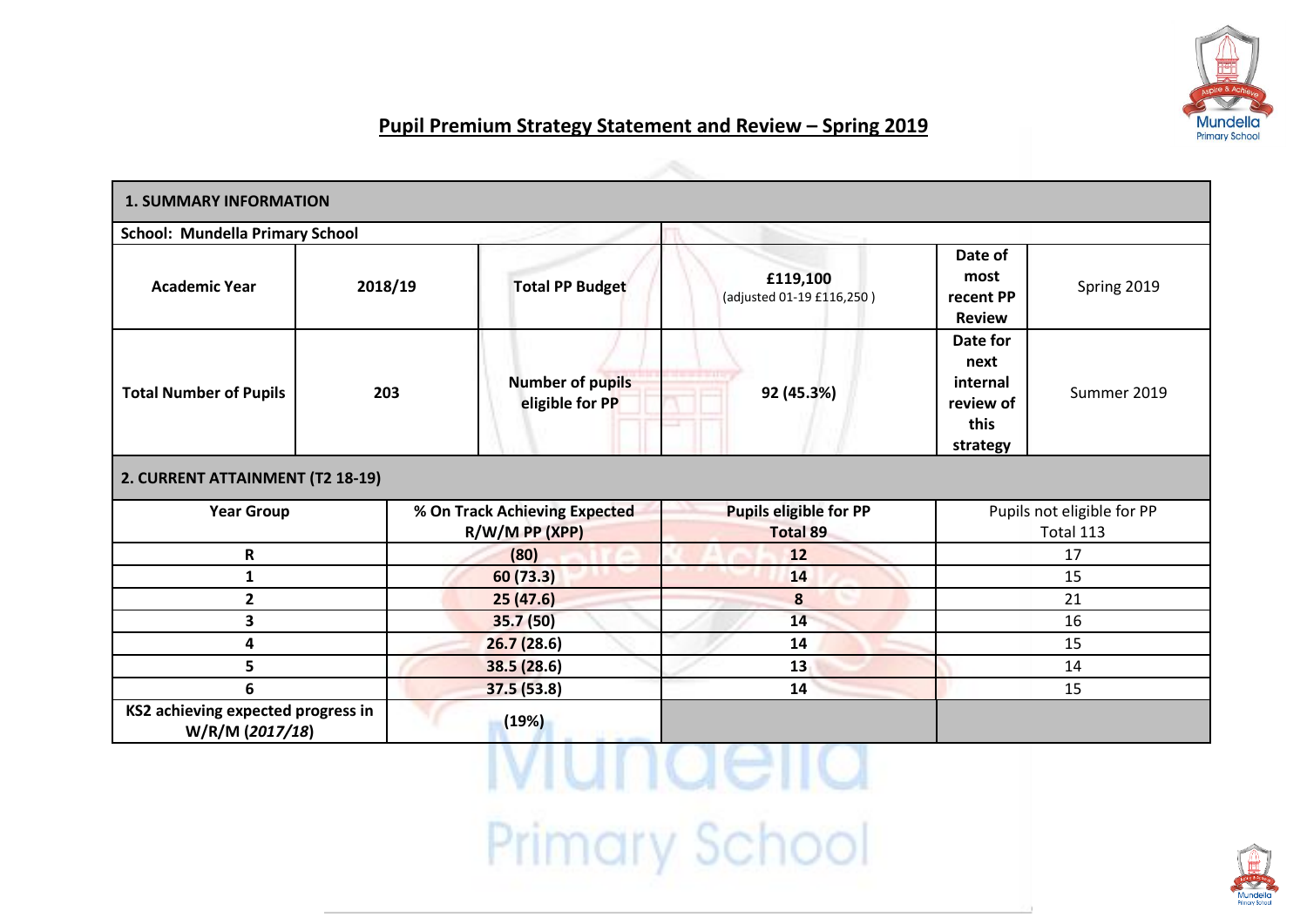| 3. BARRIERS TO FUTURE ATTAINMENT (FOR PUPILS ELIGIBLE FOR PP INCLUDING HIGH ABILITY) and 4. OUTCOMES                                                           |                                                                                                                                                                                                                                         |                                                                                                                                                                               |  |  |
|----------------------------------------------------------------------------------------------------------------------------------------------------------------|-----------------------------------------------------------------------------------------------------------------------------------------------------------------------------------------------------------------------------------------|-------------------------------------------------------------------------------------------------------------------------------------------------------------------------------|--|--|
| In-school barriers (issues to be addressed in<br>school, such as poor literacy skills)                                                                         | Desired outcomes and how they will be<br>measured                                                                                                                                                                                       | <b>Success criteria</b>                                                                                                                                                       |  |  |
| A. Many pupils have either not attended a pre-<br>school setting or a poor quality provision,<br>meaning pupils are starting at much lower<br>starting points. | Transition into the school will be robust and<br>engaging to ensure pupils and parents are well<br>supported.                                                                                                                           | Transition will be successful and smooth.                                                                                                                                     |  |  |
| B. Many pupils have not had opportunities to<br>build life stories by visiting a range of experiences<br>to enhance learning.                                  | Pupils will engage in a creative curriculum, with<br>opportunities for outdoor learning, and additional<br>provision as required. Pupils can access high quality<br>intervention to diminish the difference.                            | Children will be in line with non PP peers.                                                                                                                                   |  |  |
| C. Many pupils do not have readiness for learning<br>power and are not resilient to take on new<br>challenges and persevere.                                   | Pupils will have a range of strategies to enable them<br>to manage their emotional wellbeing. Increase<br>emotional resilience and readiness to learn and<br>persevere. Introduce wellbeing strategy with<br>Children's Liaison Officer | Children will be happy learners, with less 'Red'<br>behaviour. Emotional check ins will be used by all<br>pupils, and additional provision supported by the<br>pastoral team. |  |  |
| External barriers (issues which also require<br>action outside school, such as low attendance<br>rates)                                                        | Desired outcomes and how they will be<br>measured                                                                                                                                                                                       | Success criteria                                                                                                                                                              |  |  |
| D. Attendance can hamper the progress made as<br>the child is not in school to learn.                                                                          | Pupils will attend school regularly.                                                                                                                                                                                                    | Attendance will be above 95% for PP children                                                                                                                                  |  |  |
| E. High mobility of children can often mean<br>children are not settled and have been to many<br>schools.                                                      | Increased transition and hub working. SLT to be<br>involved in all transitions.                                                                                                                                                         | Children will have clearer transition into school to<br>make more rapid progress.                                                                                             |  |  |

Mundella Primary School

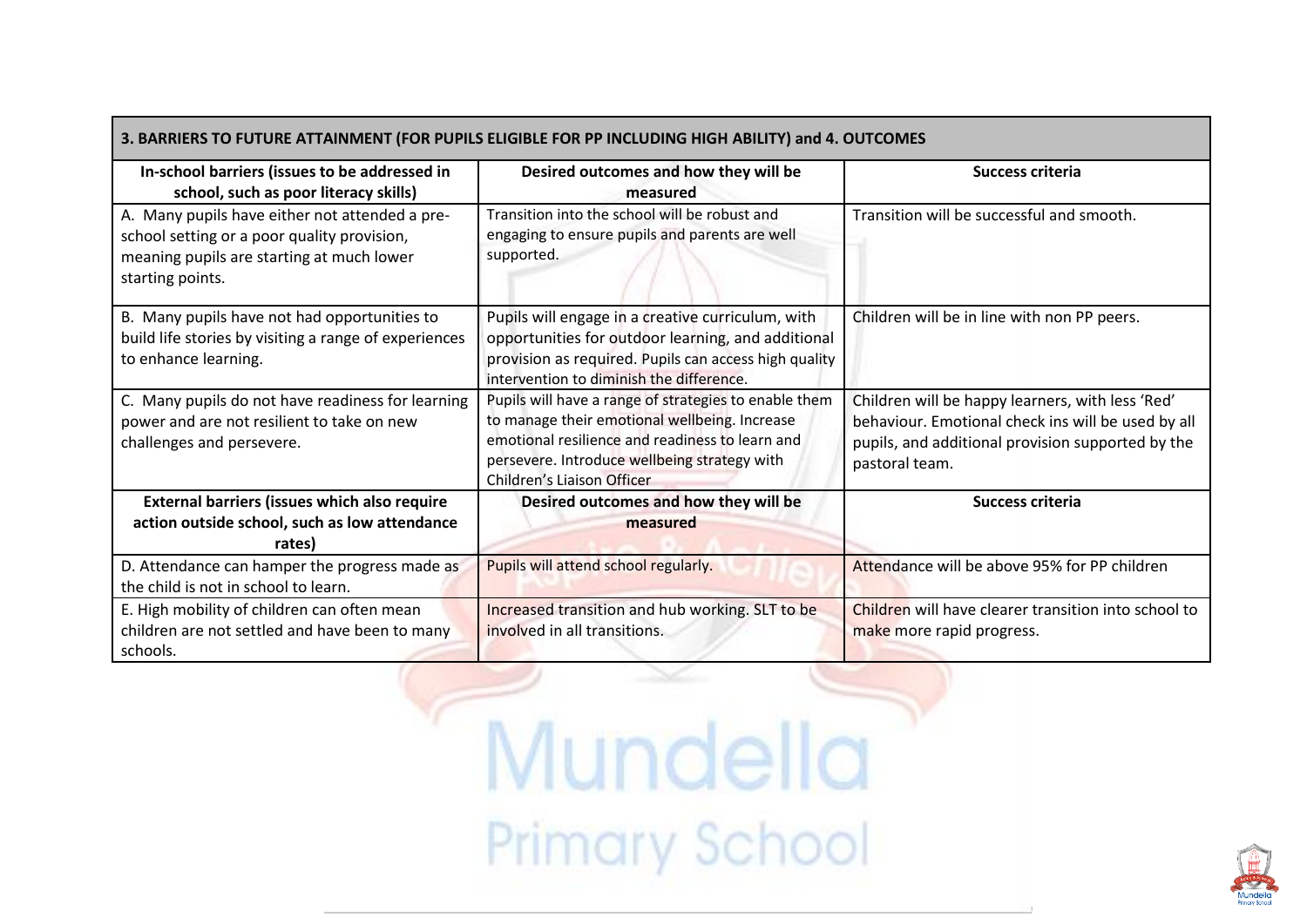

**Primary School** 

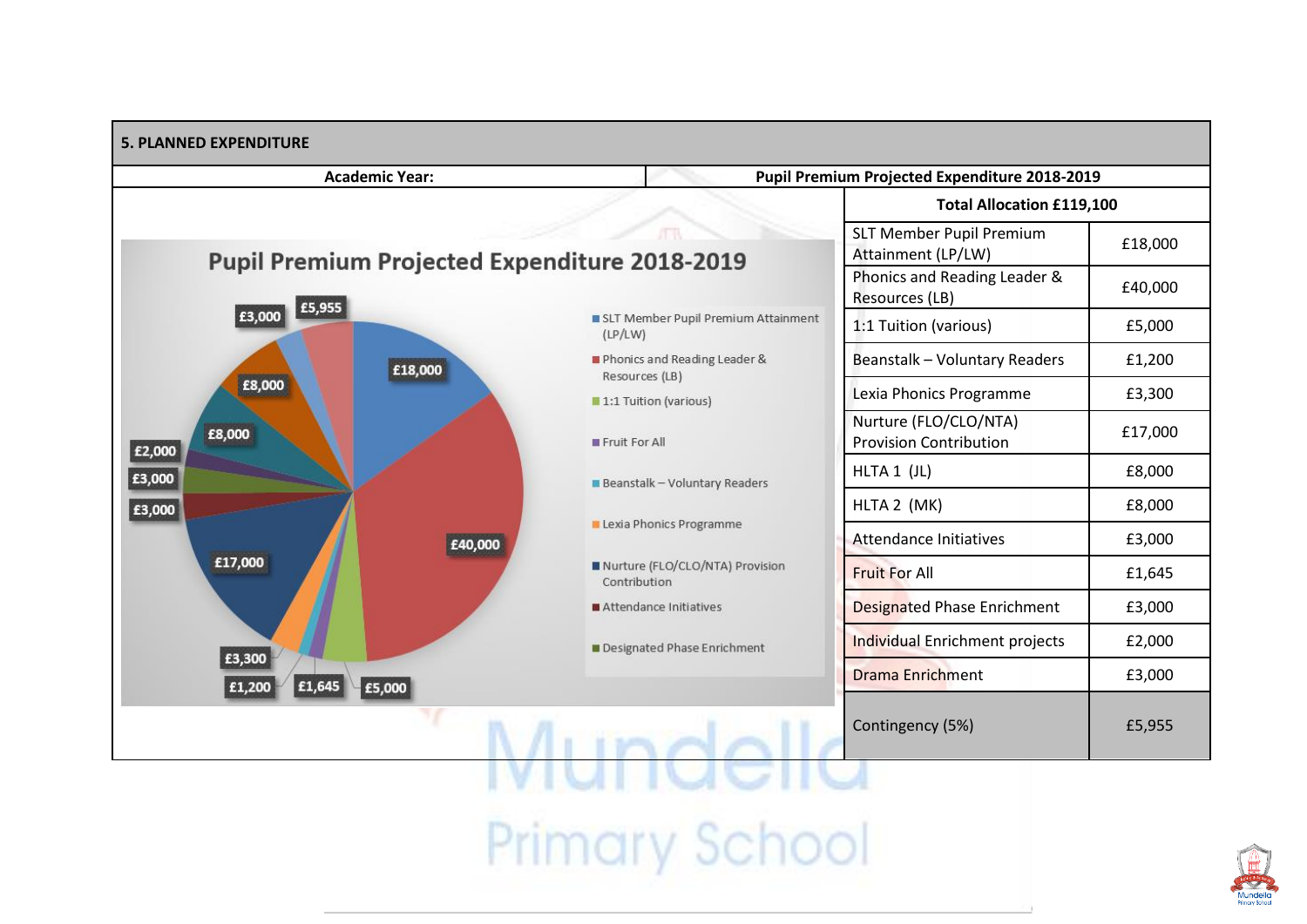|                                                                                                      | Priority 1 - Embed nurture approach and pastoral strategies to ensure all learners can reach their full potential.                                                                                                                                                                                         |                                                                                                                              |                                                                                  |                             |                                         |
|------------------------------------------------------------------------------------------------------|------------------------------------------------------------------------------------------------------------------------------------------------------------------------------------------------------------------------------------------------------------------------------------------------------------|------------------------------------------------------------------------------------------------------------------------------|----------------------------------------------------------------------------------|-----------------------------|-----------------------------------------|
| <b>Desired Outcome</b>                                                                               | <b>Chosen Action/Approach</b>                                                                                                                                                                                                                                                                              | What is the<br>evidence and<br>rationale for this<br>choice?                                                                 | How will you ensure it<br>is implemented well?                                   | <b>Staff Lead</b>           | When will you review<br>implementation? |
| Diminish the<br>difference on non PP<br>pupils, and work in line<br>with age related<br>expectations | Employment of highly<br>qualified staffing to include:<br>Children's Liaison<br>Officer<br><b>Inclusion Assistant</b><br>PP Champion KS2<br>teacher<br>RWI/ RR teacher<br>$\bullet$<br>Nurture support<br>staff.<br><b>FLO</b><br>$\bullet$<br>TA Targeted<br>interventions<br>AHT Lead of PP<br>provision | <b>High Quality staff</b><br>can increase<br>learning<br>opportunities by<br>provided more<br>precisely<br>targeted support. | <b>Teaching and Learning</b><br>monitoring cycle.<br>Progress of PP<br>children. | L Wharmby-DHT               | <b>July 2019</b>                        |
|                                                                                                      |                                                                                                                                                                                                                                                                                                            |                                                                                                                              |                                                                                  | <b>Total budgeted cost:</b> | £101,105 (over 1 and 2)                 |

Mundella Primary School

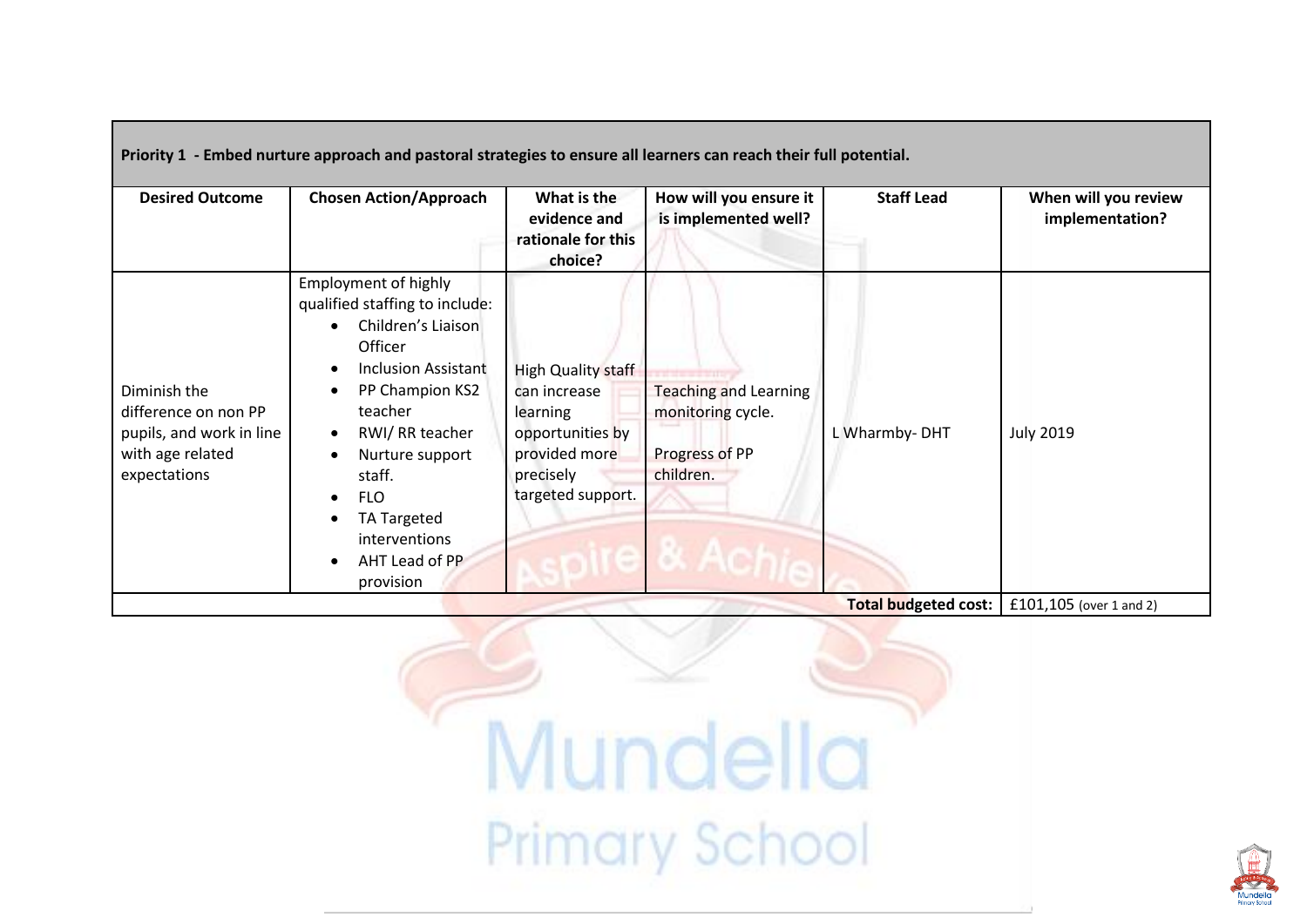| Priority 2 - Targeted Support to make rapid progress.                                                                   |                                                                                             |                                                           |                                                                                                        |                                        |                                         |
|-------------------------------------------------------------------------------------------------------------------------|---------------------------------------------------------------------------------------------|-----------------------------------------------------------|--------------------------------------------------------------------------------------------------------|----------------------------------------|-----------------------------------------|
| <b>Desired Outcome</b>                                                                                                  | Chosen<br>Action/Approach                                                                   | What is the evidence<br>and rationale for this<br>choice? | How will you ensure it<br>is implemented well?                                                         | <b>Staff Lead</b>                      | When will you review<br>implementation? |
| Children who access<br>nurture, re integrate<br>successfully back into class<br>and maintain readiness for<br>learning. | Increased<br>provision within<br>nurture setting<br>Subsidised<br>breakfast club<br>places. | <b>Boxall profiles</b>                                    | <b>Teaching and</b><br>monitoring cycle.<br><b>Boxall profile</b><br>Red zone behaviour<br>log         | Nurture TA and DHT                     | July 19                                 |
| Children will be more<br>confident readers and<br>improve their<br>comprehension and<br>fluency                         | Reading Recovery/<br>RWI high quality<br>teaching.                                          | Reading progress on<br>target tracker                     | Scrutiny of reading<br>progress                                                                        | <b>DHT</b> and PLs                     | July 19                                 |
| <b>Total budgeted cost:</b>                                                                                             |                                                                                             |                                                           |                                                                                                        |                                        | £101,105 (over 1 and 2)                 |
| iii. Other Approaches                                                                                                   |                                                                                             |                                                           |                                                                                                        |                                        |                                         |
| <b>Desired Outcome</b>                                                                                                  | Chosen<br>Action/Approach                                                                   | What is the evidence<br>and rationale for this<br>choice? | How will you ensure it<br>is implemented well?                                                         | <b>Staff Lead</b>                      | When will you review<br>implementation? |
| Children will have more<br>life experiences to<br>enhance learning<br>creatively                                        | Subsidised trips                                                                            | Ongoing                                                   | To see children use<br>new found<br>experiences within<br>their learning.<br>Progress is all subjects. | <b>DHT-LPaez</b>                       | July 19                                 |
| Children will be in school<br>for over 95% of the school<br>year                                                        | Attendance<br><b>Incentives</b>                                                             | Project 95                                                | Over seen by FLO/ DHT<br>and SLO                                                                       | C Gretton SFLO/L<br><b>Wharmby DHT</b> | July 19                                 |
| <b>Total budgeted cost:</b>                                                                                             |                                                                                             |                                                           |                                                                                                        |                                        | £12,000                                 |

Primary School